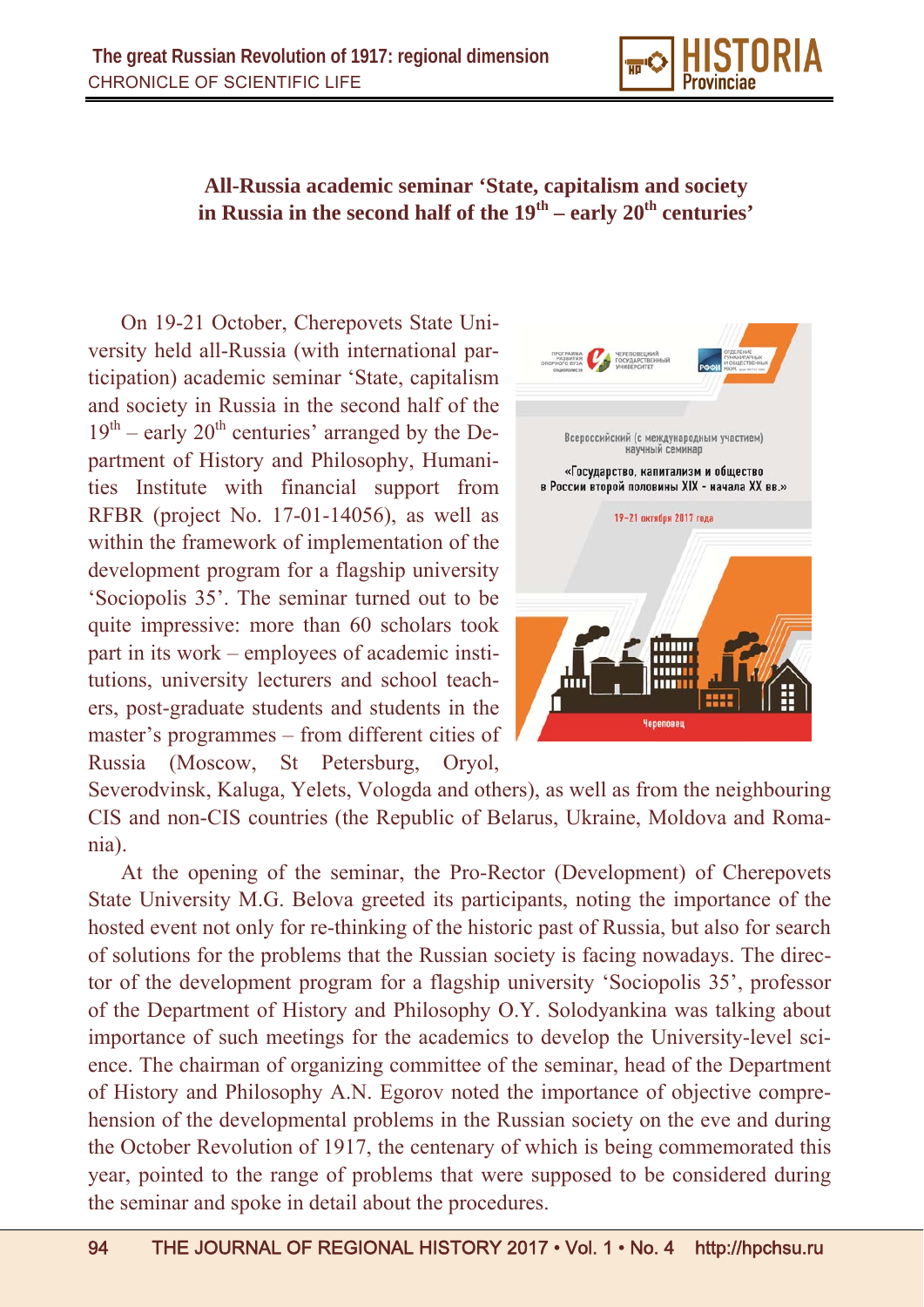

The plenary session was noted for its lively debates. Professor, Doctor of Historical Sciences A.N. Egorov (Cherepovets) in his report considered the debatable issues in the development of capitalism in Russia in the second half of the  $19<sup>th</sup>$  – early 20th centuries. According to Andrey Nikolayevich, the development of Russia in the stated period did not differ fundamentally from that in the West. Its differences lied in the fact that "in Russia there was no 'capitalism' as a special type of society. In Russia, there were only separate elements of capitalism (bourgeois way of life)". And, whilst 'in the West the capitalism built up the state according to its needs", then "in Russia the state was using capitalism for their own needs". Associate Professor at Faculty of History (History of Russia in the  $19<sup>th</sup>$  – early  $20<sup>th</sup>$  centuries) at Lomonosov Moscow State University (Moscow) F.A. Gaida presented a report devoted to the problem of inclusion of public members into the State Council of the Russian Empire during the Coup of June 1907, interesting not only from the point of view of understanding of certain realias in the public life of the Russian Empire in the early  $20<sup>th</sup>$ century, but also within the context of considering the problem of correlation of community and professional principles in the activity of governmental authorities in general. The speech of the leading research worker at the Institute of Russian History, Russian Academy of Sciences (Moscow), V.A. Dyomin provoked an enormous controversy, in which he touched upon the issue of participation of entrepreneurs in the work of the Third Imperial Duma, whose activities were rated ambiguously. The contribution of professor, head of the Department of the History of legal doctrines at Oryol State University (Oryol) D.V. Aronov was dedicated to a complex issue – the nature of state authority in Russia during the period of February-October 1917, from a legal viewpoint. According to Dmitry Vladimirovich, the Russian Provisional Government established at that time, did not possess "features of monarchical power – heredity and lifelong enjoyment of the privilege", but was rather collegiate and embodied the principles of popular sovereignty. In the report of Doctor of Philology Sciences, Professor A.V. Chernov (Cherepovets), the content of the brochure "Whirlpool. Thoughts and topics. Regarding drama by Leo Tolstoy 'The Power of Darkness'", written by Cherepovets city head I.A. Milyutin and published in St Petersburg in 1888, in the wake of recently staged Tolstoy's play in Paris. The speaker emphasized that the tragic fate of the characters in Tolstoy's play, related to the development of the Russian country-side in the after-reform period, was perceived by I.A. Milyutin as an inevitable sacrifice offered up to the catching-up modernization of the country. The sacrifice, "which could be avoided, and from constant reoccurrence of which one should protect oneself with the true and not imaginary enlightenment, enlightenment which not only and not so much 'showing them the ropes' of reading and writing, but also aiding in the 'self-identity' of a person". The report of professor of the Department of World History at Vologda State University (Vologda) I.N. Tyapin related to the reflection on the 'Russian Idea' as a set of philosophical-